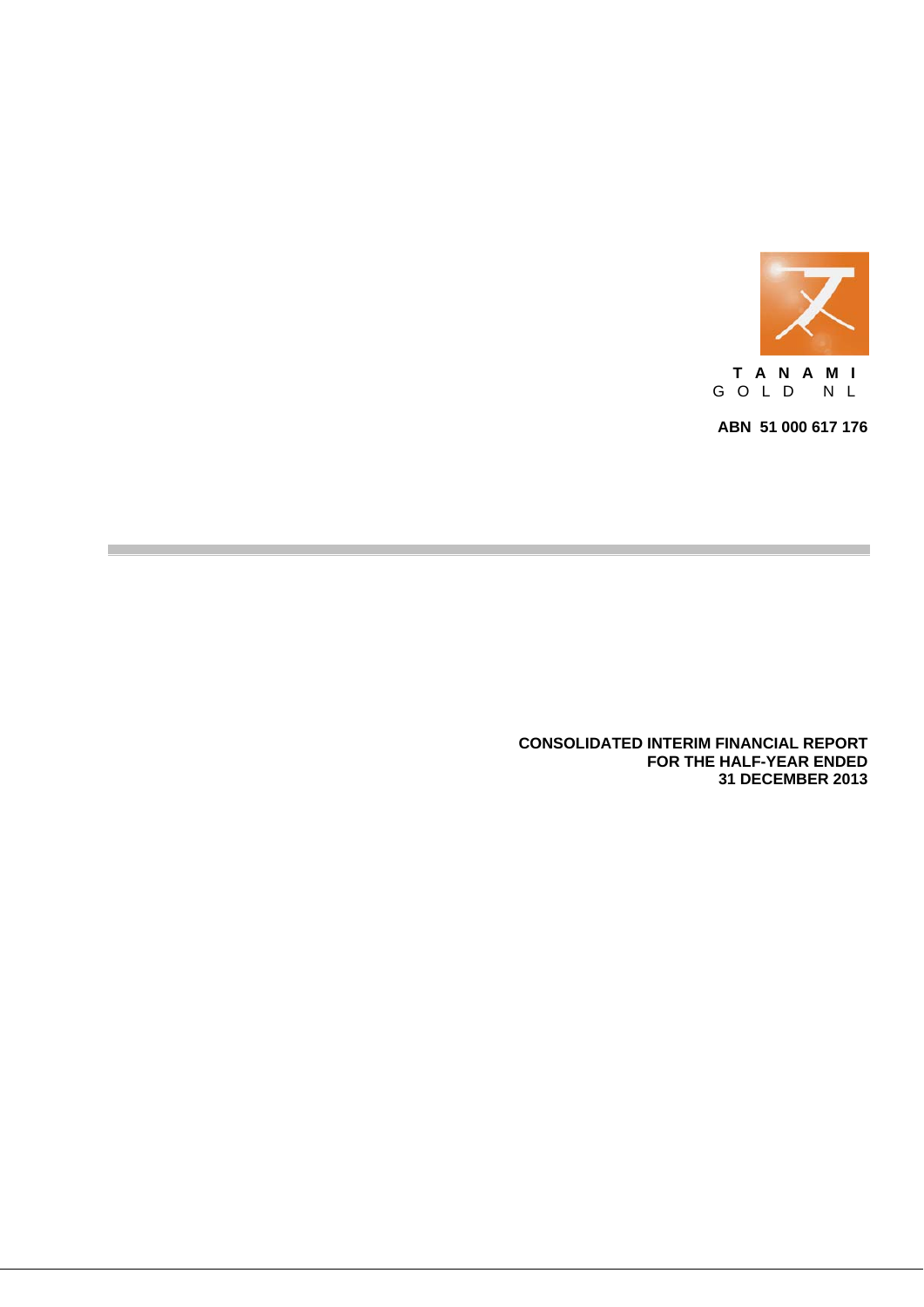

## **CONTENTS**

|                                                     | Page           |
|-----------------------------------------------------|----------------|
|                                                     |                |
| <b>DIRECTORS' REPORT</b>                            | 2              |
| LEAD AUDITOR'S INDEPENDENCE DECLARATION             | 6              |
| CONDENSED CONSOLIDATED INTERIM FINANCIAL STATEMENTS | $\overline{7}$ |
| DIRECTORS' DECLARATION                              | 18             |
| <b>INDEPENDENT AUDITOR'S REPORT</b>                 | 19             |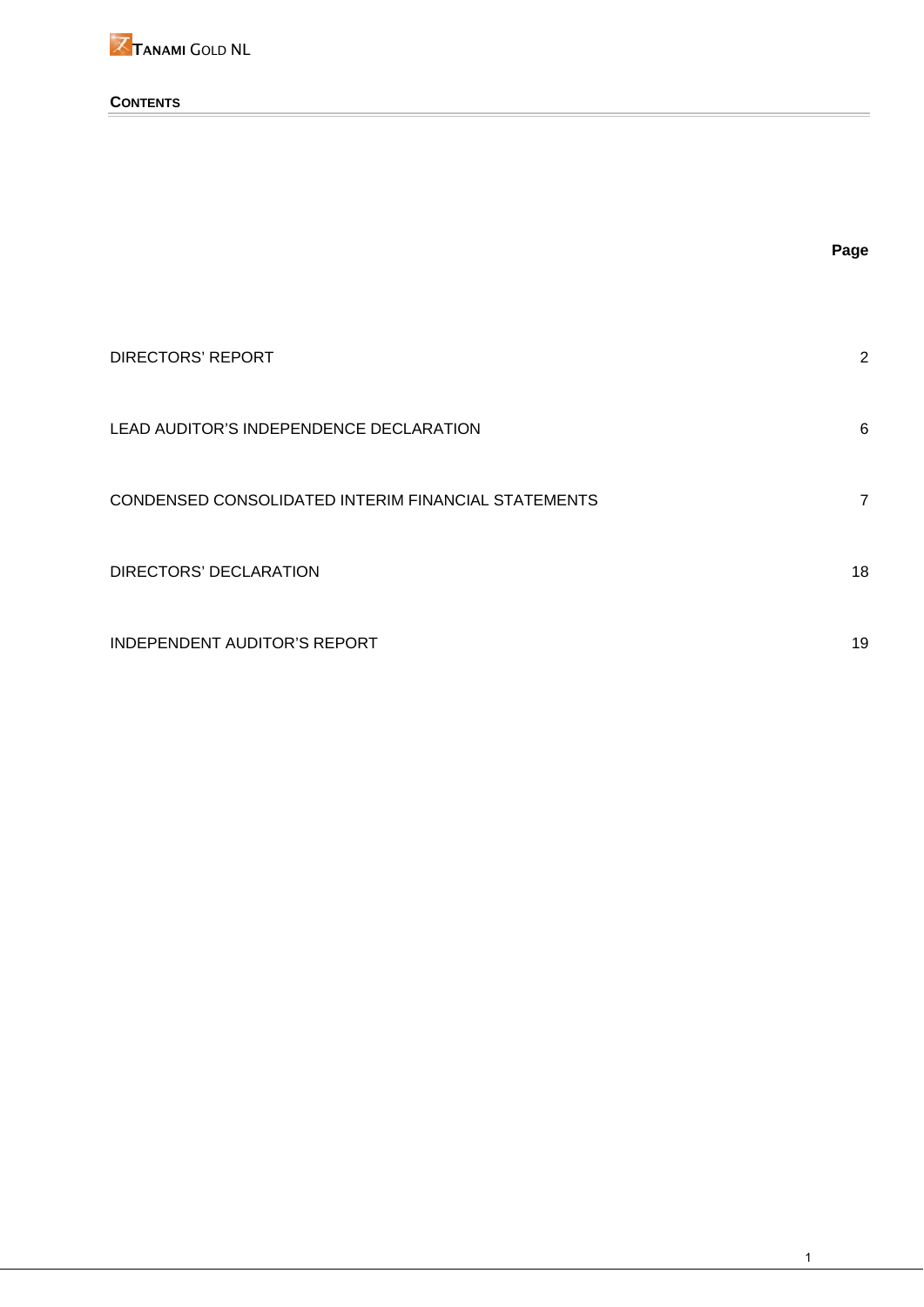### **DIRECTORS' REPORT For the half-year ended 31 December 2013**

The Directors present their report together with the consolidated interim financial report of the consolidated entity, being the Company and its controlled entities, for the half-year ended 31 December 2013 and the auditor's independent review report thereon.

## **1. Directors**

The Directors of the Company at any time during or since the end of the half-year are:

| <b>Name</b>      |                        | <b>Period of Directorship</b>              |
|------------------|------------------------|--------------------------------------------|
| Mr G.J. McMahon  | Non-Executive Chairman | Appointed 23 April 2013 as a Non-Executive |
|                  |                        | Director and Non-Executive Chairman as of  |
|                  |                        | 6 June 2013                                |
| Mr A.G. Dew      | Non-Executive Director | Appointed 2 December 2011                  |
| Mr C.C. Procter  | Non-Executive Director | Appointed 9 December 2011                  |
| Mr B. Montgomery | Non-Executive Director | Appointed 6 February 2013                  |
| Mr S.H. Lee      | Non-Executive Director | Appointed 5 March 2008,                    |
|                  |                        | Resigned 8 November 2013                   |

## **2. Results**

The Consolidated Entity has generated a total comprehensive loss for the period ended 31 December 2013 of \$5,004,208 (2012: Loss of \$17,399,067).

## **3. Principal Activity**

The principal activity of the consolidated entity during the course of the half-year was gold exploration.

## **4. Corporate and Financial Overview**

On 8 November 2013, Mr S.H. Lee resigned as Non-Executive Director of the Company.

## **Mining Rehabilitation Fund**

On 9 August 2013, the Company lodged a Mining Rehabilitation Fund ("MRF") application with the WA Department of Mines and Petroleum for the return of its \$2.3 million Coyote rehabilitation bond. The Company opted to partake in the MRF early where the contribution rate is proposed to be 1 percent of the Coyote rehabilitation liability estimate. The Coyote rehabilitation bond of \$2.3 million was returned to the Company in October 2013.

## **Sale of Remaining Investment in ABM Resources NL**

On 26 August 2013, the Company sold its remaining 78,392,301 shares in ABM Resources NL at an average price of 3.4 cents per share receiving approximately \$2.67 million.

## **New Loan Facility with AP Finance Limited**

On 18 September 2013, the Company reached an agreement with AP Finance Limited for the provision of a new unsecured loan facility of approximately A\$12.0 million. No drawings have been made against this facility.

## **A\$15 Million Loan Facility with Sun Hung Kai International Bank [Brunei] Limited**

On 24 September 2013, the Company signed a Supplementary Loan Agreement with Sun Hung Kai International Bank [Brunei] Limited ("SHKIBBL") to extend the repayment date of it's A\$15.0 million unsecured loan facility from 30 June 2014 to 31 March 2015.

At 31 December 2013, the Company had progressively drawn down the remaining A\$6.0 million available under its loan facility with SHKIBBL.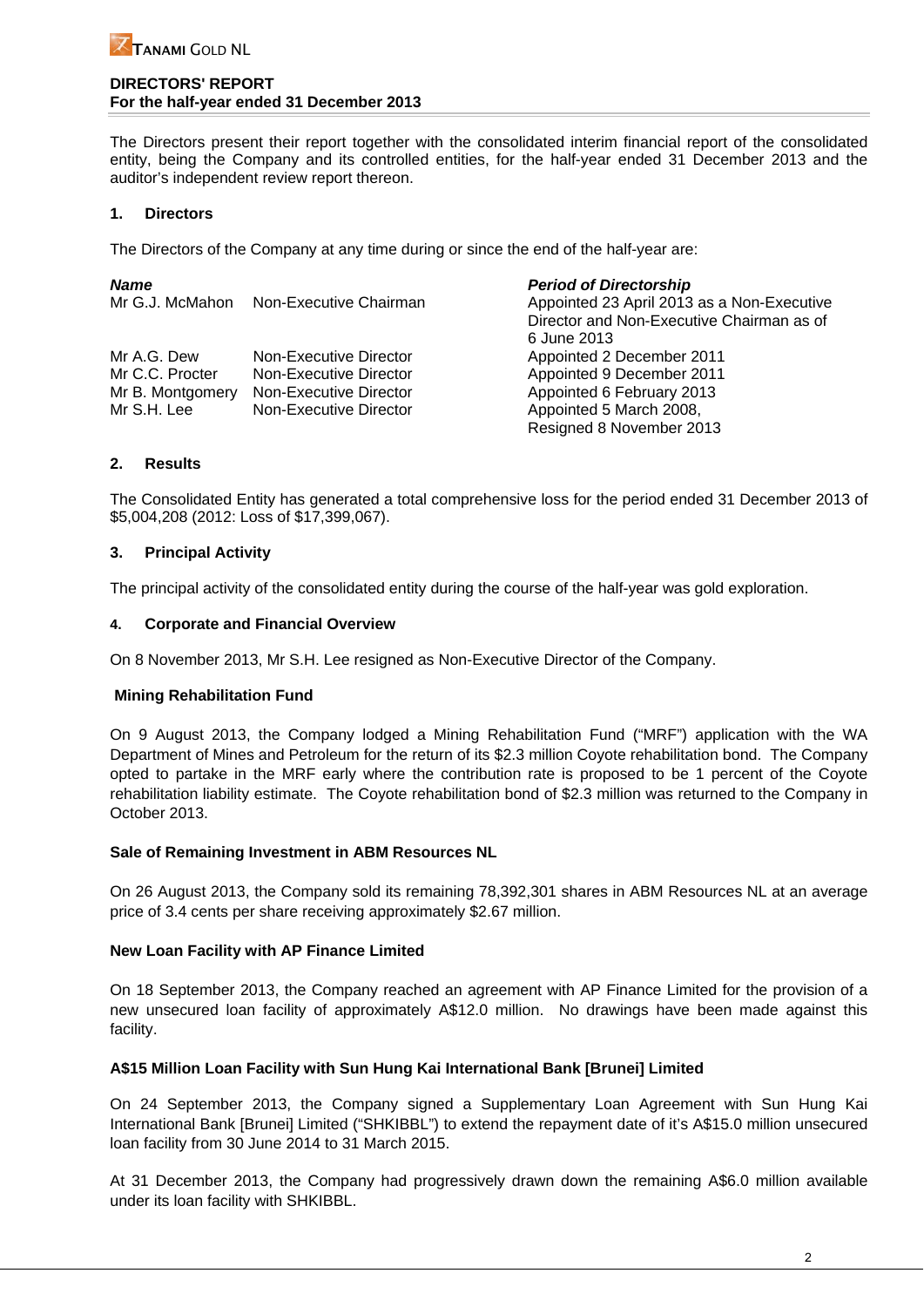### **DIRECTORS' REPORT (Cont'd) For the half-year ended 31 December 2013**

These drawdowns were used to assist with funding the Company's:

- Ongoing care and maintenance costs at Coyote:
- Redundancy payments associated with placing Coyote on care and maintenance; and
- Provision of additional working capital.

### **Fully underwritten pro-rata renounceable Entitlements Issue**

On 15 November 2013, the Company announced it had reached an agreement with Allied Properties Resources Limited ("APRL") to underwrite a renounceable pro-rata Entitlements Issue ("Issue") to raise \$11.75 million before costs.

The Issue was made to eligible shareholders at an issue price of \$0.02 cents per share on the basis of 1 new share for every 1 share held.

Proceeds of the Issue were used to:

- Fund the Kavanagh Drilling Program;
- Fund the Coyote care and maintenance program and associated costs;
- Pay financing charges under its existing Loan Facility obligations;
- Pay expenses of the Entitlements Issue; and
- Provide additional working capital.

On 31 December 2013, the Company had issued 338,073,205 new shares receiving approximately \$6.76 million before costs. Refer to the subsequent events section for details of the remaining new shares issued after 31 December 2013.

#### **5. Review of Activities**

#### *Overview*

Tanami Gold NL's exploration centres are situated in the Tanami Desert straddling the Western Australian and Northern Territory border. The Company's Coyote Gold Project ("Coyote") is located in Western Australia and consists of a 350,000 tonnes per annum carbon-in-leach treatment plant and an underground mine. The Company's Central Tanami Project ("CTP") is located adjacent to the Tanami Track and approximately 90 kilometres east of Coyote.

In April 2013, the Company placed Coyote on care and maintenance.

## *Coyote Exploration*

On 7 October 2013, the Company announced its decision to proceed with a \$3.5 million drilling program at the Coyote mine targeting the Kavanagh Lodes. The drilling program commenced in early October using a combination of surface and underground diamond drill rigs.

At 31 December 2013, a total of 23 holes for 8,044 metres of underground NQ diamond drilling and 4 holes for 2,127m of surface HQ\NQ diamond drilling were carried out with all drilling being undertaken at the Coyote mine. The underground drilling program was completed in late December 2013 and the surface diamond drilling program was completed in late February 2014.

The majority of these holes have now been geologically inspected and sampled, preliminary analysis of the results received indicates that mineralisation on the Southern limb has been closed off down plunge to the west but remains open to the east. A review of the recent drilling on the Northern limb indicates mineralisation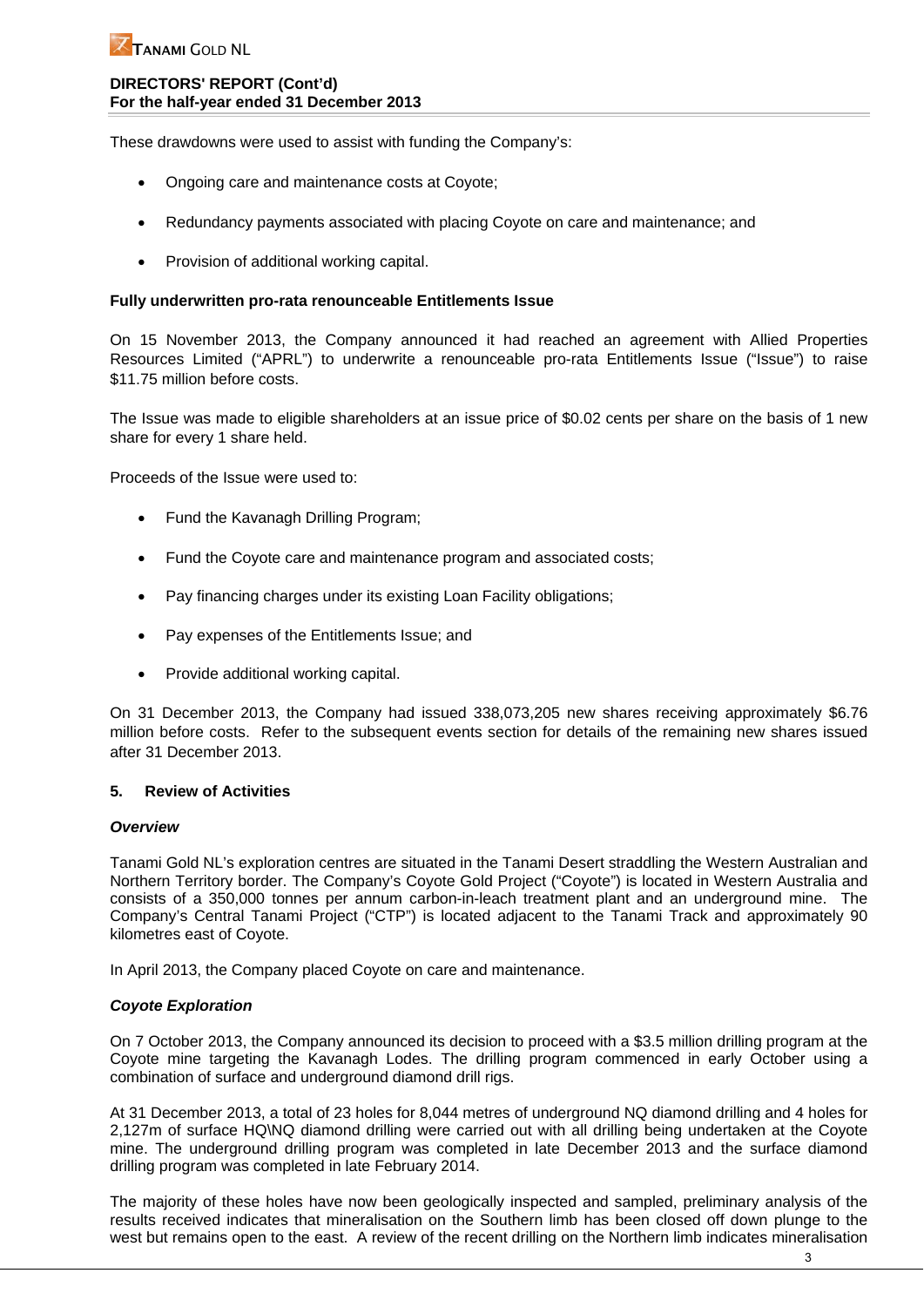### **DIRECTORS' REPORT (Cont'd) For the half-year ended 31 December 2013**

remains open down plunge to the east with results in CYDD0214-D1 and CYDD0214-D3 both upgrading and extending the Resource in this area. Drilling continued on the Northern limb as well as exploration at depth until 7 March 2014.

## *Kavanagh Resource*

The Kavanagh Resource is hosted within quartz-carbonate veining that occurs within both Sandstone and Siltstone rocks that are located within a much larger sequence of turbidites. These sediments have been folded resulting in a steep southern limb and a shallower northern limb. Historically gold mineralisation at Coyote has predominately been located on the steeper southern limb approximately 150-200m south of the current Kavanagh Resource.

A maiden Inferred Resource of 122,000 tonnes @ 25g/t Au for a total of 100,000 ounces of gold was announced for Kavanagh during 2013. The majority of mineralisation located to date is on the southern (steeper) limb, which is more easily drilled from the current underground mine.

### *Regional Exploration*

Regional exploration expenditure was kept to a minimum during the period with a focus on maintaining tenement standing. Accordingly, only surface exploration in the Western Tanami Project was conducted during the period ended 31 December 2013.

### *Business Strategies and Prospects*

The Board continues to maintain an ongoing focus towards reducing its care and maintenance fixed costs and overheads and has secured funding to ensure the Company remains financially viable while the drilling program and subsequent evaluation proceeds.

The Board's primary concern is to restore and grow shareholder value.

#### **6. Subsequent Events**

- (i) On 2 January 2014, the Company issued the remaining 249,475,338 new shares to underwriters and sub-underwriters as part of the Company's fully underwritten pro-rata renounceable Entitlements Issue receiving approximately \$4.99 million before costs. The use of these proceeds is detailed in section 4 above.
- (ii) On 14 January 2014, the Company made a voluntary prepayment of A\$10.0 million towards it's A\$15.0 million unsecured loan facility with SHKIBBL. Pursuant to the Company's loan agreement any amount that has been prepaid may be redrawn in accordance with the terms of the loan agreement.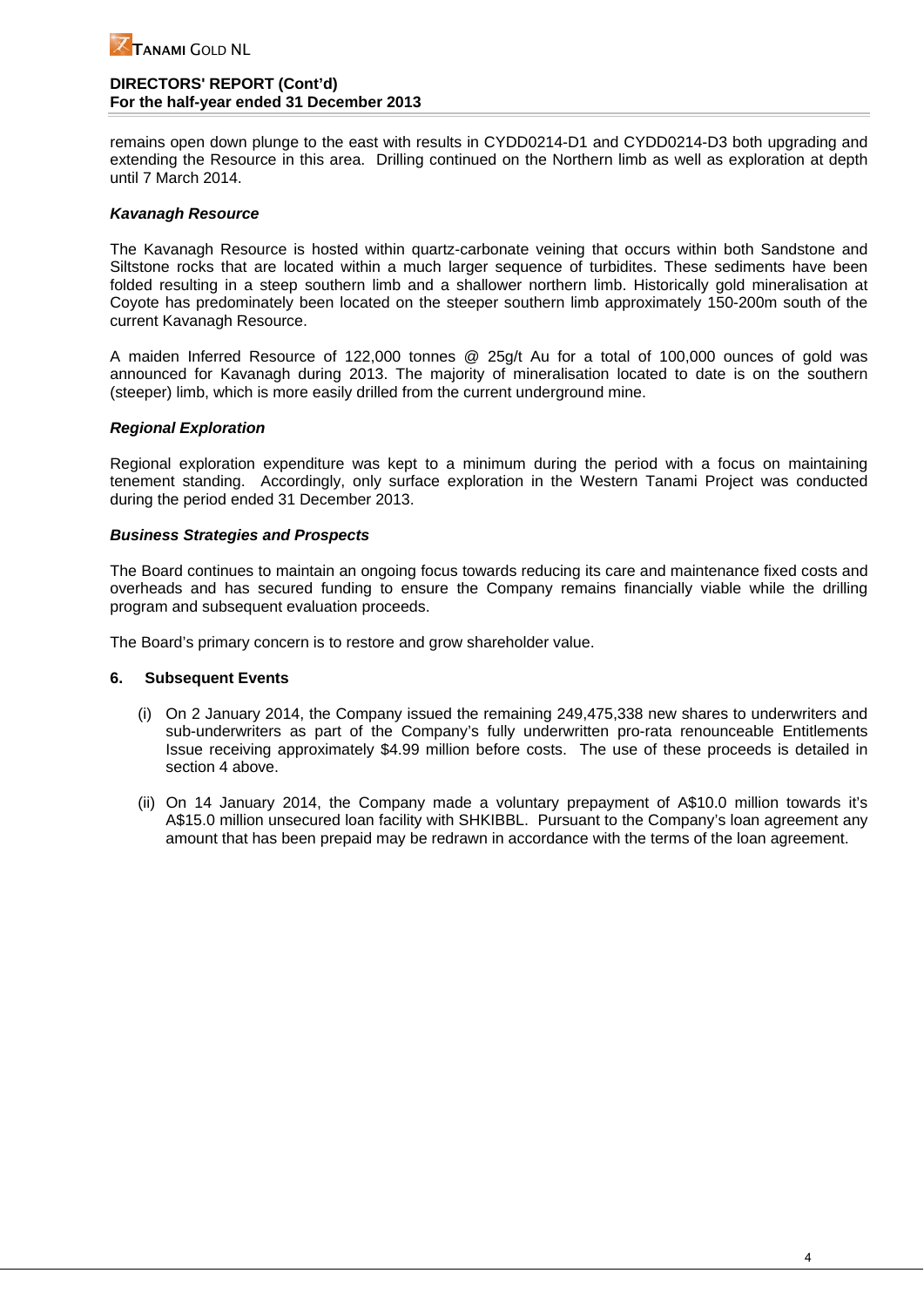### **DIRECTORS' REPORT (Cont'd) For the half-year ended 31 December 2013**

## **7. Lead Auditor's Independence Declaration under Section 307C of the Corporations Act 2001**

The directors have received confirmation from the auditor of Tanami Gold NL that they are independent of the Company.

A copy of the auditor's independence declaration as required under Section 307C of the Corporations Act is included on the following page and forms part of the directors' report for the half year ended 31 December 2013.

## **8. Rounding**

The amounts contained in this report and in the financial report have been rounded to the nearest \$1000 (unless otherwise stated) under the option available to the Company under ASIC Class Order 98/0100. The Company is an entity to which the Class Order applies.

Signed in accordance with a resolution of the Directors:

g nj<br>=Mahon

Gerard McMahon Non-Executive Chairman Perth, Western Australia 14 March 2013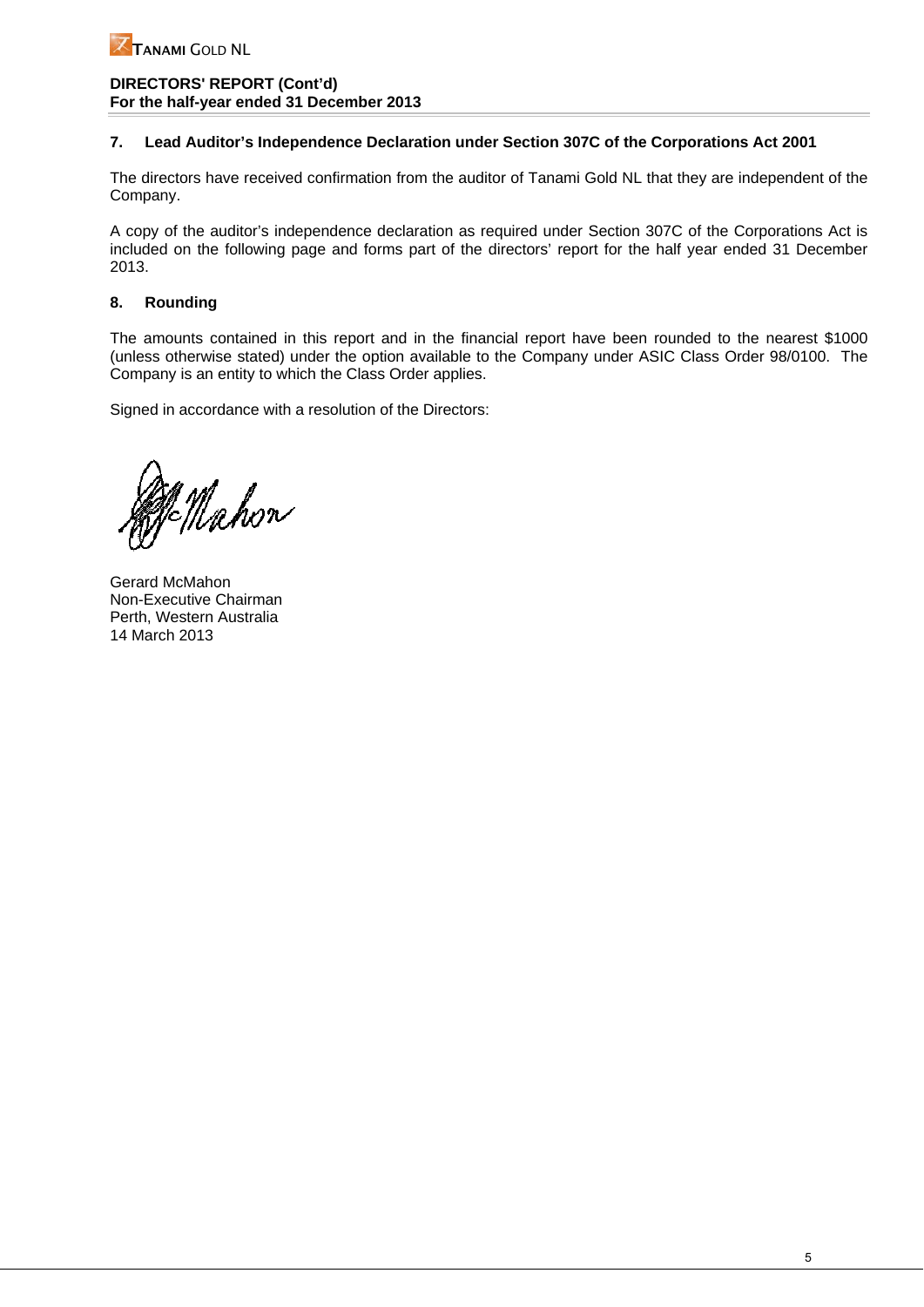

# *Lead Auditor's Independence Declaration under Section 307C of the Corporations Act 2001*

To: the directors of Tanami Gold NL

I declare that, to the best of my knowledge and belief, in relation to the review for the half-year ended 31 December 2013 there have been:

- (i) no contraventions of the auditor independence requirements as set out in the Corporations Act 2001 in relation to the review; and
- (ii) no contraventions of any applicable code of professional conduct in relation to the review.

KPMG

fred Lobinson

Grant Robinson *Partner*

Perth

14 March 2014

KPMG, an Australian partnership and a member firm of the KPMG network of independent member firms affiliated with KPMG International Cooperative ("KPMG International"), a Swiss entity.

Liability limited by a scheme approved under Professional Standards Legislation.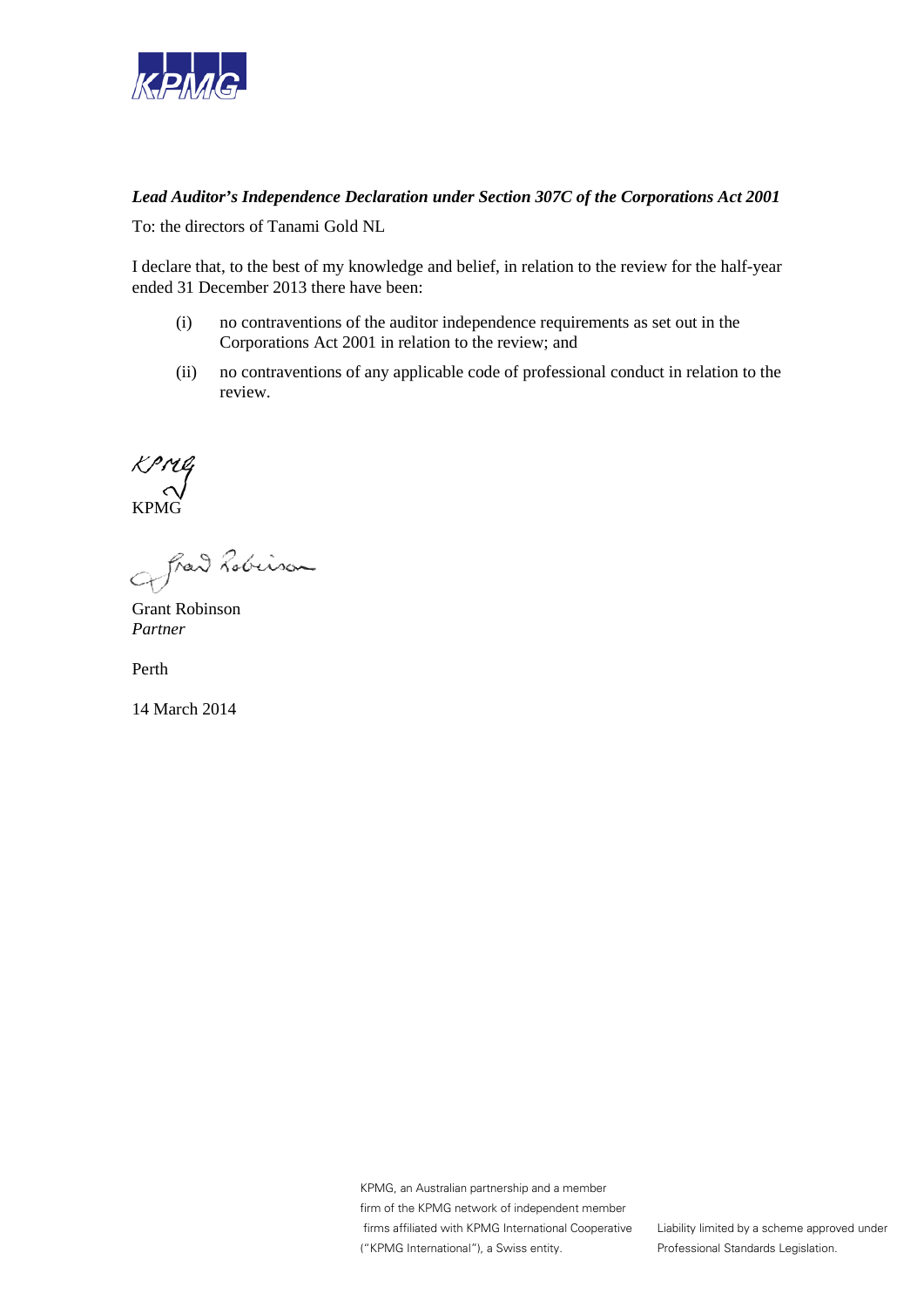# **CONDENSED CONSOLIDATED STATEMENT OF PROFIT OR LOSS AND OTHER COMPREHENSIVE INCOME**

**For the half-year ended 31 December 2013** 

|                                                                                                                                                        | <b>Note</b> | 31 Dec<br>2013<br>\$'000 | 31 Dec<br>2012<br>\$'000 |
|--------------------------------------------------------------------------------------------------------------------------------------------------------|-------------|--------------------------|--------------------------|
| Revenue from operating activities                                                                                                                      |             | 498                      | 34,015                   |
| Mine costs (including depreciation and amortisation)                                                                                                   | 7           | (4, 224)                 | (35,999)                 |
| Profit on sale of assets                                                                                                                               |             | 782                      | 1,140                    |
| Other income                                                                                                                                           |             | 15                       | 266                      |
| Exploration and evaluation expenses                                                                                                                    | 8           | (2)                      | (10, 479)                |
| Corporate and other expenses                                                                                                                           |             | (1, 243)                 | (3,265)                  |
| <b>Results from operating activities</b>                                                                                                               |             | (4, 174)                 | (14, 322)                |
| Financial income                                                                                                                                       |             | 106                      | 106                      |
| Financial expenses                                                                                                                                     |             | (936)                    | (3,770)                  |
| Foreign exchange gain                                                                                                                                  |             |                          | 397                      |
| Net financing expense                                                                                                                                  |             | (830)                    | (3,267)                  |
| Loss before tax                                                                                                                                        |             | (5,004)                  | (17, 589)                |
| Income tax expense                                                                                                                                     |             |                          |                          |
| Loss from operations                                                                                                                                   |             | (5,004)                  | (17, 589)                |
| Other comprehensive loss<br>Items that may be reclassified subsequently to profit or loss:<br>Other comprehensive income - net change in fair value of |             |                          |                          |
| available for sale financial assets                                                                                                                    |             |                          | 189                      |
| Other comprehensive loss for the period (net of income tax)                                                                                            |             |                          | 189                      |
| Total comprehensive loss for the period attributable                                                                                                   |             |                          |                          |
| to owners of the Company                                                                                                                               |             | (5,004)                  | (17, 400)                |
| Earning per share                                                                                                                                      |             |                          |                          |
| Basic loss per share                                                                                                                                   |             | (0.005)                  | (0.067)                  |
| Diluted loss per share                                                                                                                                 |             | (0.005)                  | (0.067)                  |

The condensed consolidated interim statement of comprehensive income is to be read in conjunction with the condensed notes to the consolidated interim financial report.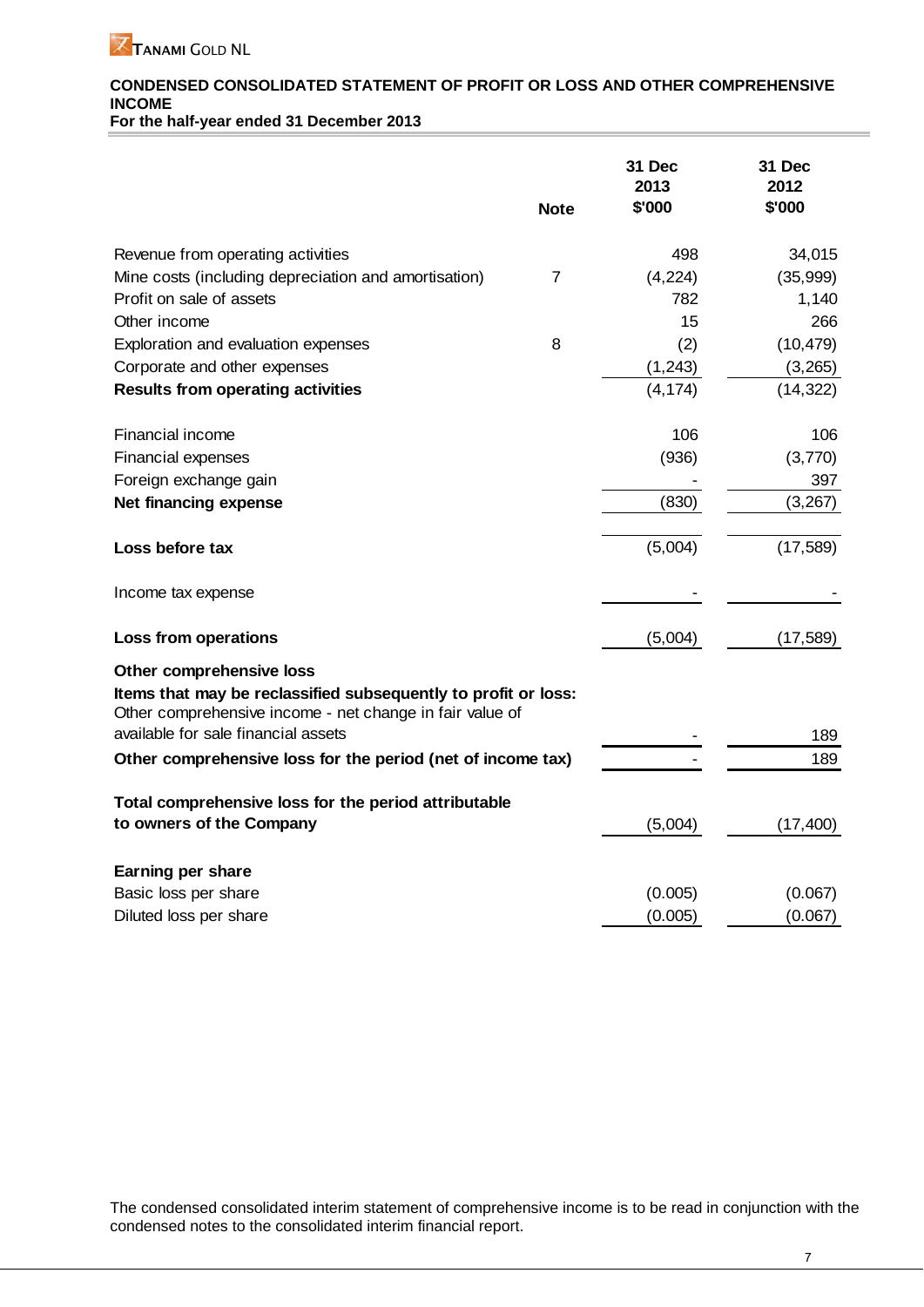

## **CONDENSED CONSOLIDATED INTERIM STATEMENT OF FINANCIAL POSITION For the half-year ended 31 December 2013**

|                                                    | <b>Note</b> | 31 Dec<br>2013<br>\$'000 | 30 Jun<br>2013<br>\$'000 |
|----------------------------------------------------|-------------|--------------------------|--------------------------|
| <b>Assets</b><br><b>Current Assets</b>             |             |                          |                          |
| Cash and cash equivalents                          |             | 8,753                    | 1,623                    |
| Restricted cash and cash equivalents               |             | 4,890                    |                          |
| Trade and other receivables                        |             | 581                      | 609                      |
| Available for sale financial assets                | 11          |                          | 1,881                    |
| Inventories                                        | 9           | 2,085                    | 2,484                    |
| <b>Total Current Assets</b>                        |             | 16,309                   | 6,597                    |
| <b>Non-Current Assets</b>                          |             |                          |                          |
| Other receivables                                  |             |                          |                          |
| Property, plant and equipment                      | 10          | 2,828<br>8,178           | 5,519<br>8,579           |
| Exploration and evaluation                         | 8           | 78,056                   | 74,043                   |
| <b>Total Non-Current Assets</b>                    |             | 89,062                   | 88,141                   |
|                                                    |             |                          |                          |
| <b>Total Assets</b>                                |             | 105,371                  | 94,738                   |
| <b>Liabilities</b>                                 |             |                          |                          |
| <b>Current Liabilities</b>                         |             |                          |                          |
| Advance received for share issue                   |             | 4,890                    |                          |
| Interest bearing liabilities                       | 12          | 413                      | 9,625                    |
| Trade and other payables                           |             | 2,033                    | 2,879                    |
| Provisions                                         |             | 363                      | 936                      |
| <b>Total Current Liabilities</b>                   |             | 7,699                    | 13,440                   |
| <b>Non-Current Liabilities</b>                     |             |                          |                          |
| Interest bearing liabilities                       | 12          | 15,207                   | 319                      |
| Provisions                                         |             | 5,445                    | 5,312                    |
| <b>Total Non-Current Liabilities</b>               |             | 20,652                   | 5,631                    |
| <b>Total Liabilities</b>                           |             | 28,351                   | 19,071                   |
| <b>Net Assets</b>                                  |             | 77,020                   | 75,667                   |
| <b>Equity</b>                                      |             |                          |                          |
| Issued capital                                     | 13          | 312,995                  | 306,661                  |
| <b>Accumulated losses</b>                          |             | (237, 852)               | (232, 848)               |
| <b>Reserves</b>                                    |             | 1,877                    | 1,854                    |
| <b>Total Equity Attributable to Equity Holders</b> |             |                          |                          |
| of the Company                                     |             | 77,020                   | 75,667                   |

The condensed consolidated interim statement of financial position is to be read in conjunction with the condensed notes to the consolidated interim financial report.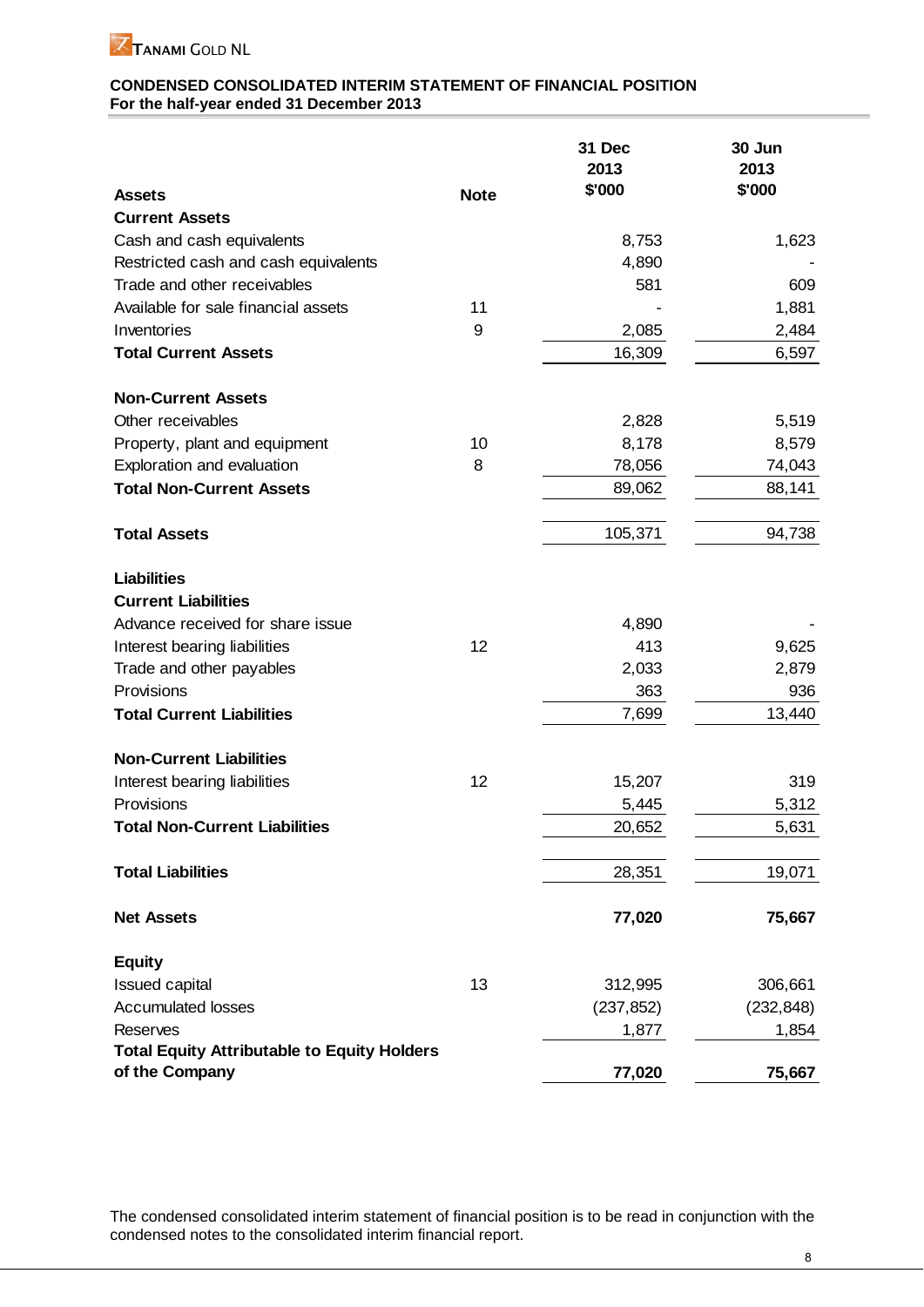

## **CONDENSED CONSOLIDATED INTERIM STATEMENT OF CHANGES IN EQUITY For the half-year ended 31 December 2013**

|                                                                        | <b>Issued</b><br><b>Capital</b><br>\$'000 | Accumulated<br><b>Losses</b><br>\$'000 | <b>Share Based</b><br><b>Payment</b><br><b>Reserve</b><br>\$'000 | <b>Available For</b><br><b>Sale Fair</b><br><b>Value</b><br><b>Reserve</b><br>\$'000 | <b>Total Equity</b><br>\$'000 |
|------------------------------------------------------------------------|-------------------------------------------|----------------------------------------|------------------------------------------------------------------|--------------------------------------------------------------------------------------|-------------------------------|
| Balance at 1 July 2012<br>Total comprehensive income for<br>the period | 244,189                                   | (166, 540)                             | 1,159                                                            |                                                                                      | 78,808                        |
| Loss for the period                                                    |                                           | (17, 589)                              |                                                                  |                                                                                      | (17, 589)                     |
| Other comprehensive loss<br>Total comprehensive loss for the           |                                           |                                        |                                                                  | 189                                                                                  | 189                           |
| period                                                                 |                                           | (17, 589)                              |                                                                  | 189                                                                                  | (17, 400)                     |
| Transactions with owners,<br>recorded direct to equity                 |                                           |                                        |                                                                  |                                                                                      |                               |
| Amount expensed for options issued                                     |                                           |                                        | 747                                                              |                                                                                      | 747                           |
| Total contributions by the                                             |                                           |                                        |                                                                  |                                                                                      |                               |
| distributions to owners                                                |                                           |                                        | 747                                                              |                                                                                      | 747                           |
| Total transaction with owners                                          |                                           |                                        | 747                                                              |                                                                                      | 747                           |
| Balance at 31 December 2012                                            | 244,189                                   | (184, 129)                             | 1,906                                                            | 189                                                                                  | 62,155                        |
| Balance at 1 July 2013                                                 | 306,661                                   | (232, 848)                             | 1,854                                                            |                                                                                      | 75,667                        |
| Total comprehensive income for<br>the period                           |                                           |                                        |                                                                  |                                                                                      |                               |
| Loss for the period                                                    |                                           | (5,004)                                |                                                                  |                                                                                      | (5,004)                       |
| Other comprehensive income                                             |                                           |                                        |                                                                  |                                                                                      |                               |
| Total comprehensive loss for the<br>period                             |                                           |                                        |                                                                  |                                                                                      |                               |
| Transactions with owners,                                              |                                           | (5,004)                                |                                                                  |                                                                                      | (5,004)                       |
| recorded direct to equity                                              |                                           |                                        |                                                                  |                                                                                      |                               |
| Contributions by and distributions to                                  |                                           |                                        |                                                                  |                                                                                      |                               |
| owners                                                                 |                                           |                                        |                                                                  |                                                                                      |                               |
| Amount expensed for options issued                                     |                                           |                                        | 23                                                               |                                                                                      | 23                            |
| Total contributions by the                                             |                                           |                                        |                                                                  |                                                                                      |                               |
| distributions to owners                                                |                                           |                                        | 23                                                               |                                                                                      | 23                            |
| Shares issued during the half-year,                                    |                                           |                                        |                                                                  |                                                                                      |                               |
| net of costs<br>Total transaction with owners                          | 6,334                                     |                                        |                                                                  |                                                                                      | 6,334                         |
|                                                                        | 6,334                                     |                                        | 23                                                               |                                                                                      | 6,357                         |
| Balance at 31 December 2013                                            | 312,995                                   | (237, 852)                             | 1,877                                                            |                                                                                      | 77,020                        |

The condensed consolidated interim statement of changes in equity is to be read in conjunction with the condensed notes to the consolidated interim financial report.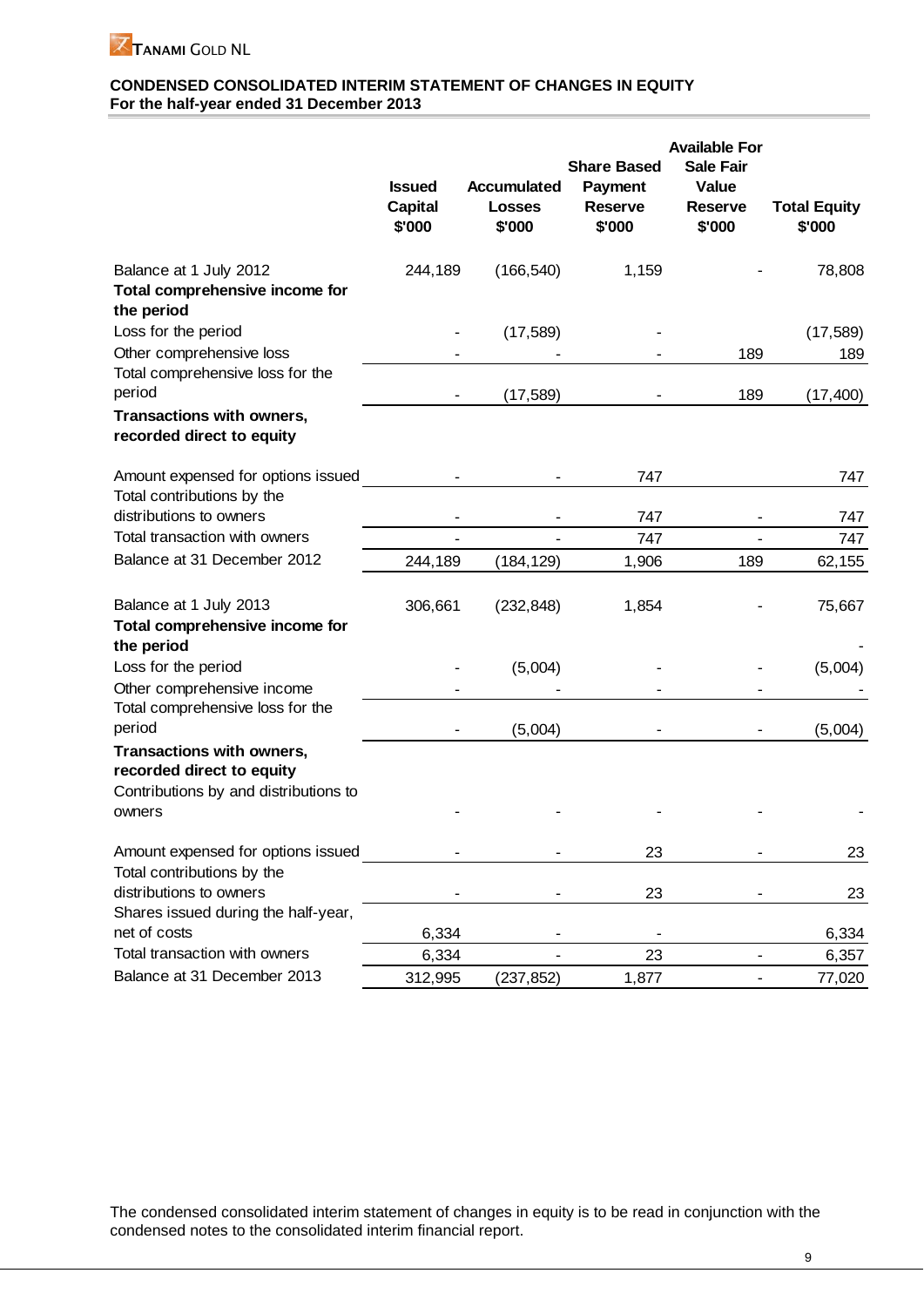

## **CONDENSED CONSOLIDATED INTERIM STATEMENT OF CASH FLOWS For the half-year ended 31 December 2013**

|                                                              | <b>Consolidated</b>                          |                                              |
|--------------------------------------------------------------|----------------------------------------------|----------------------------------------------|
|                                                              | For the half<br>year ended<br>31 Dec<br>2013 | For the half<br>year ended<br>31 Dec<br>2012 |
|                                                              | \$'000                                       | \$'000                                       |
| Cash flows from operating activities                         |                                              |                                              |
| Cash receipts from customers                                 | 521                                          | 34,281                                       |
| Cash payments in the course of operations                    | (6, 246)                                     | (28, 337)                                    |
| Cash payments for withholding tax                            | (31)                                         | (101)                                        |
| Interest received                                            | 93                                           | 101                                          |
| Interest paid                                                | (429)                                        | (965)                                        |
| Net cash (used)/provided by operating activities             | (6,092)                                      | 4,979                                        |
| Cash flows from investing activities                         |                                              |                                              |
| Payments for property, plant and equipment                   | (30)                                         | (1,984)                                      |
| Proceeds from sale of financial assets                       | 2,665                                        | 3,804                                        |
| Payments of security deposit refunds                         | (71)                                         |                                              |
| Proceeds from exploration security deposit refunds           | 2,605                                        | (14)                                         |
| Payments for exploration and evaluation                      | (3,048)                                      | (13, 109)                                    |
| Payments for development expenditure                         | (1,288)                                      | (11, 370)                                    |
| Net cash provided/(used) from investing activities           | 833                                          | (22, 673)                                    |
| Cash flows from financing activities                         |                                              |                                              |
| Net proceeds from issue of shares and options                | 6,761                                        |                                              |
| Proceeds from borrowings                                     | 6,000                                        | 15,836                                       |
| Repayment of finance lease liabilities                       | (372)                                        | (377)                                        |
| Net cash provided from financing activities                  | 12,389                                       | 15,459                                       |
| Net increase/(decrease) in cash and cash equivalents held    | 7,130                                        | (2, 237)                                     |
| Cash and cash equivalents at beginning of the financial year | 1,623                                        | 2,815                                        |
| Cash and cash equivalents at the end of the financial year   | 8,753                                        | 578                                          |

The condensed consolidated interim statement of cash flows is to be read in conjunction with the condensed notes to the consolidated interim financial report.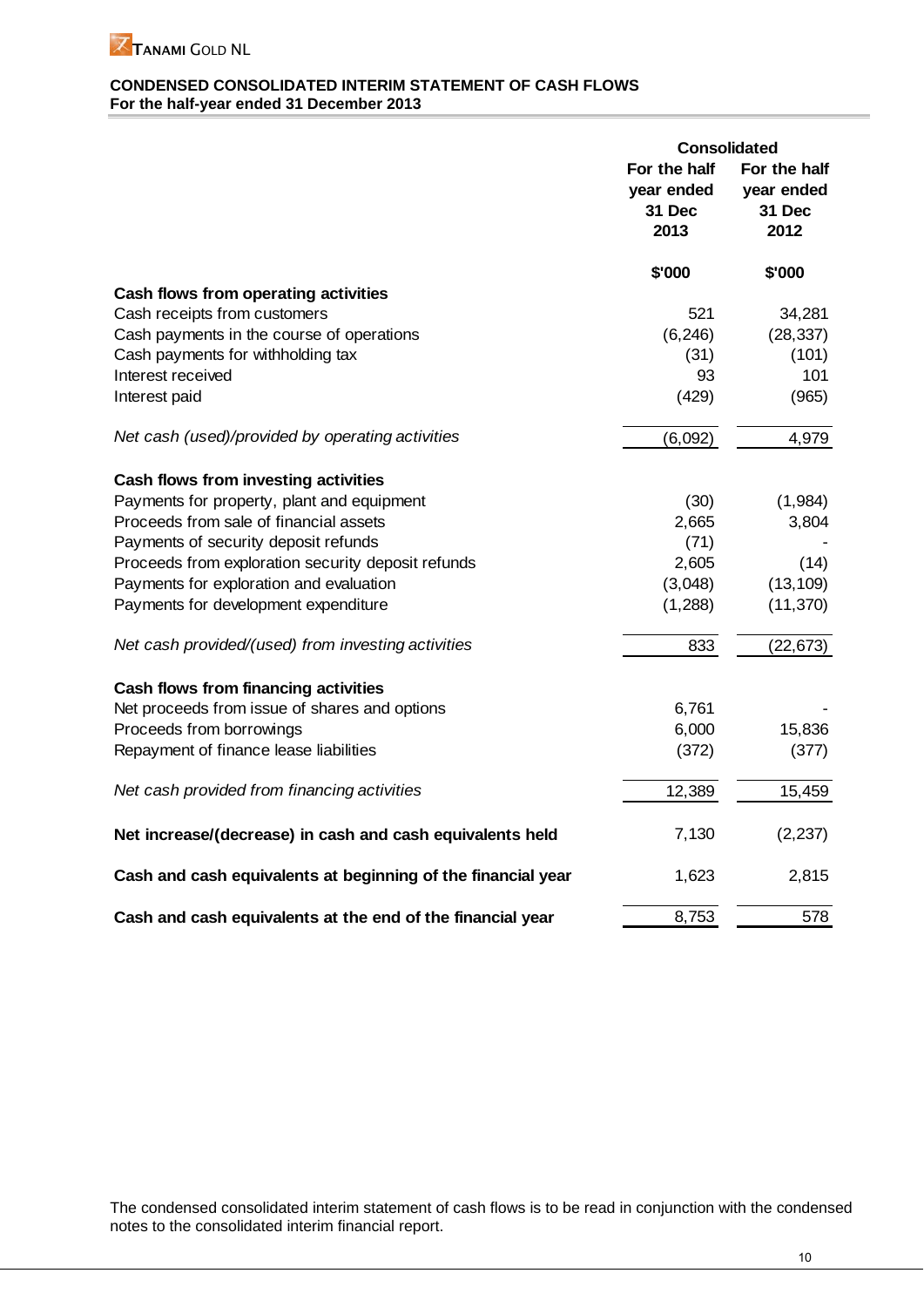# **1. Reporting Entity**

Tanami Gold NL (the "Company") is a company domiciled in Australia. The condensed consolidated interim financial statements of the Company as at and for the six months ended 31 December 2013 comprise the Company and its subsidiaries (together referred to as the "Consolidated Entity") and the Consolidated Entity's interests in associates and jointly controlled entities. The Consolidated Entity primarily is involved in gold exploration.

The consolidated annual financial statements of the Consolidated Entity as at and for the year ended 30 June 2013 are available upon request from the Company's registered office at Level 2, 56 Ord Street, West Perth, WA 6005 or at www.tanami.com.au.

## **2. Statement of Compliance**

These condensed consolidated interim financial statements are a general purpose financial report which has been prepared in accordance with AASB 134 *Interim Financial Reporting* and the *Corporations Act 2001*. They do not include all of the information required for full annual financial statements, and should be read in conjunction with the consolidated financial statements of the Consolidated Entity as at and for the year ended 30 June 2013.

These condensed consolidated interim financial statements were approved by the Board of Directors on 14 March 2014.

## **3. Going Concern Basis of Preparation**

The going concern basis of preparation has been adopted which contemplates the continuity of normal business activity and the realisation of assets and settlement of liabilities in the normal course of business.

The Consolidated Entity has generated a total comprehensive loss for the period ended 31 December 2013 of \$5,004,208 (2013: Loss of \$17,399,067). At 31 December 2013, it had a net working capital surplus of \$8,610,261 (30 June 2013: Deficit of \$6,842,481).

At 31 December 2013, the Company had fully drawn down its existing unsecured A\$15.0 million loan facility with SHKIBBL. The A\$15.0 million loan facility with SHKIBBL is classified as a non-current liability having a repayment date of 31 March 2015.

The Company has a letter of support from AP Finance Limited (of which the ultimate holding company is Allied Group Limited) which confirms AP Finance Limited's commitment and ongoing support to the Company via the provision of a legally binding unsecured loan facility of approximately A\$12.0 million. This facility is available to the Company until 31 December 2014 and would have a repayment date of 31 March 2015.

On 2 January 2014, the Company successfully completed its \$11.75 million fully renounceable pro-rata Entitlements Issue. The Company's cashflow forecast shows the Company will be able to fund its ongoing care and maintenance program to at least 12 months from the signing date of this report.

On 14 January 2014, the Company made a voluntary prepayment of \$10.0 million on its A\$15.0 million loan facility with SHKIBBL. The loan facility has a redraw facility which the Company intends to utilise over the course of the coming 12 months.

The Company may also be required to source additional cash from debt or equity markets or from the sale of other assets. The Company has demonstrated historically that it can raise funds through both debt and equity avenues and can repay its debts as and when they fall due.

Given the above the Directors consider that there are reasonable grounds to believe that the Company will be able to pay its debts as and when they become due and payable and the Directors are confident that the going concern basis of preparation remains appropriate.

# **4. Significant Accounting Polices**

The accounting policies applied by the Consolidated Entity in these condensed consolidated interim financial statements are the same as those applied by the Consolidated Entity in its consolidated financial statements as at and for the year ended 30 June 2013.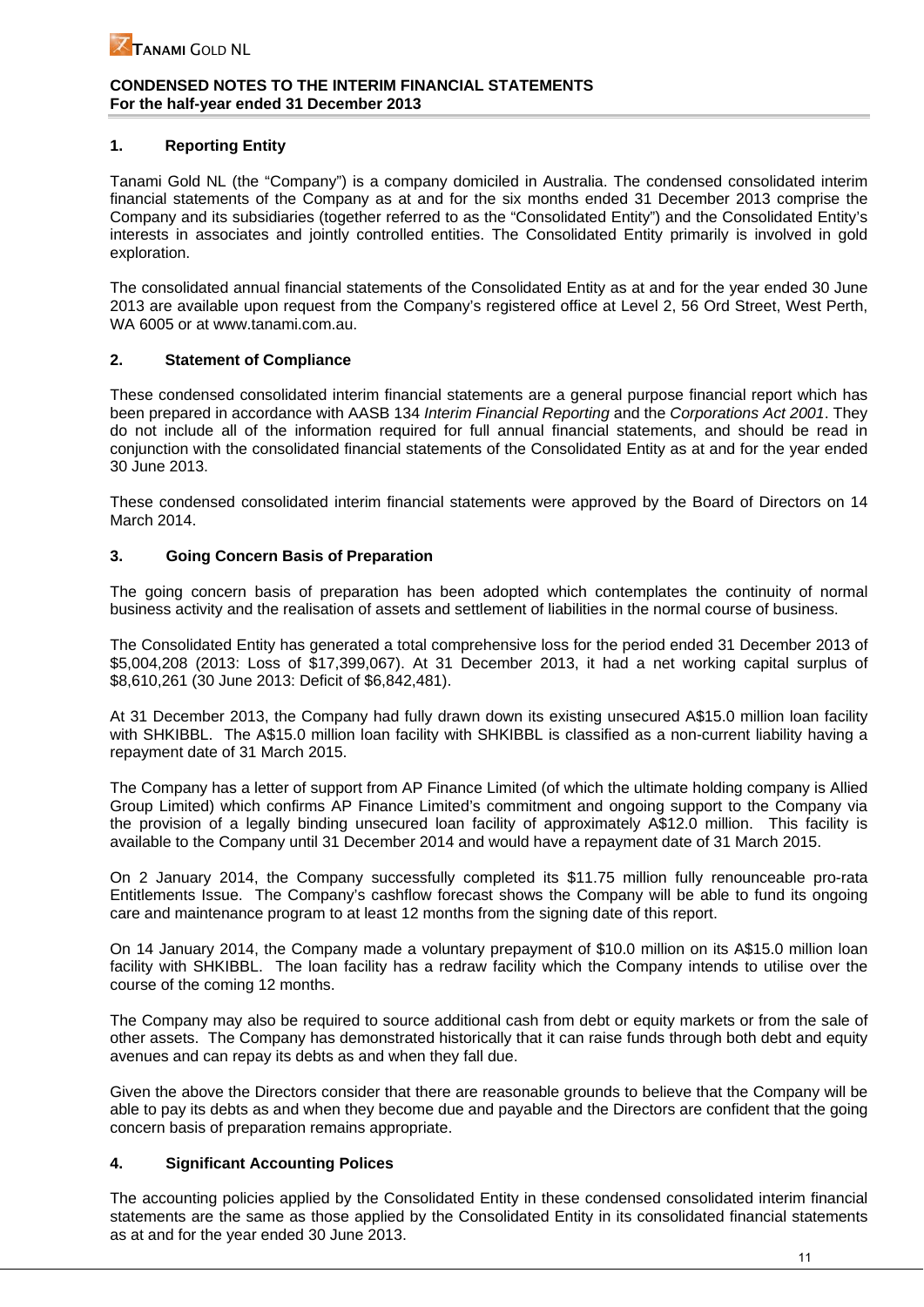# **5. Estimates**

The preparation of the interim financial report requires management to make judgements, estimates and assumptions that affect the application of accounting policies and the reported amounts of assets and liabilities, income and expenses. Actual results may differ from these estimates. Estimates and underlying assumptions are reviewed on an ongoing basis. Revisions to accounting estimates are recognised in the period in which the estimate is revised and in any future periods affected.

In preparing these condensed consolidated interim financial statements, the significant judgements made by management in applying the Consolidated Entity's accounting policies and the key sources of estimation uncertainty were the same as those that applied to the consolidated financial report as at and for the year ended 30 June 2013.

## **6. Dividends**

There were no dividends paid or provided for during the half year and up to the date of this report.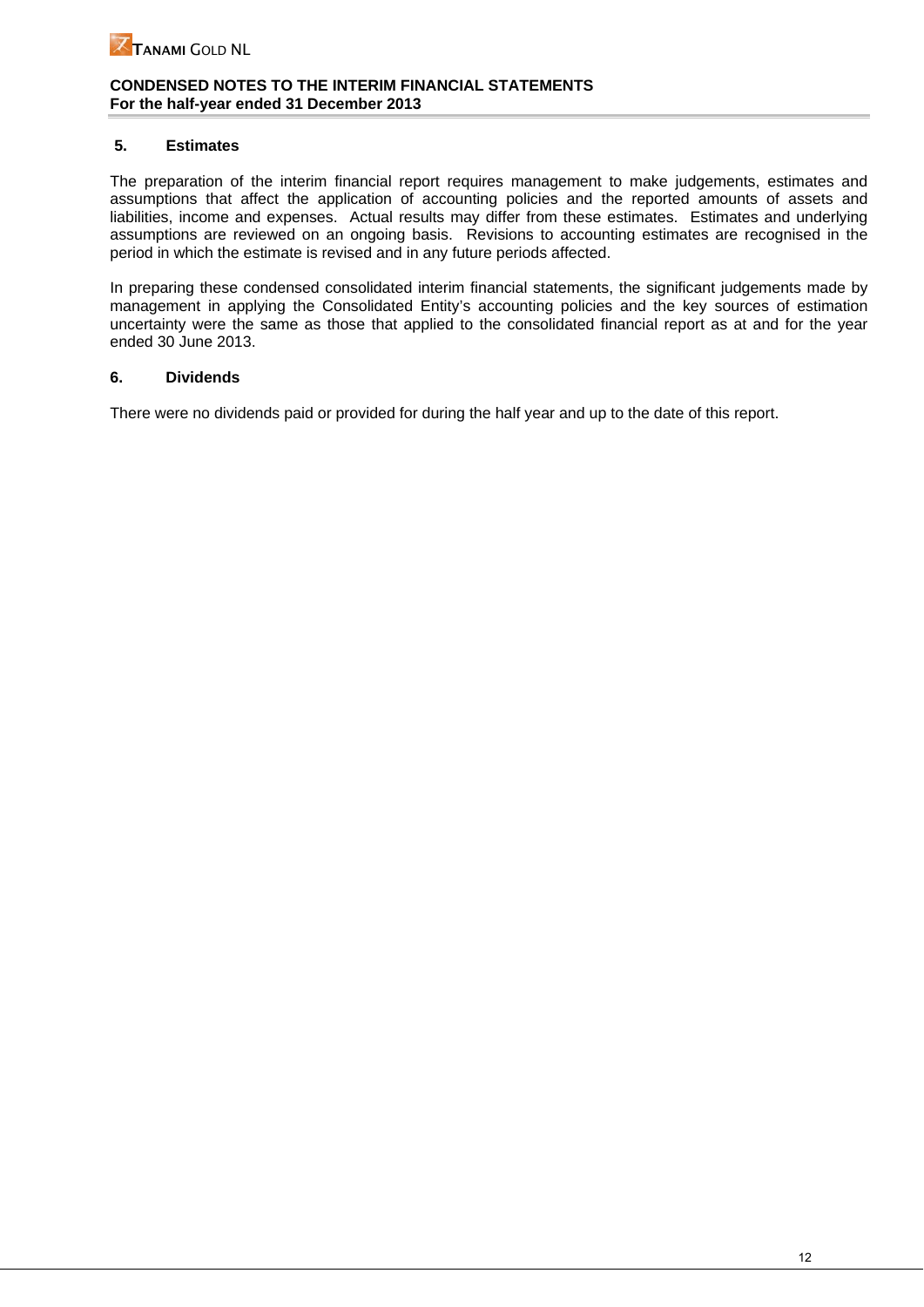

| <b>Mine Costs</b><br>7.                                                 | 31 Dec<br>2013<br>\$'000 | 31 Dec<br>2012<br>\$'000 |
|-------------------------------------------------------------------------|--------------------------|--------------------------|
| Included in mine costs for the period are the following:                | 4,224                    | 35,999                   |
| <b>Mine costs</b>                                                       |                          |                          |
| Mining                                                                  | 2,491                    | 16,420                   |
| Processing                                                              | 201                      | 5,899                    |
| Site administration                                                     | 908                      | 3,575                    |
| Depreciation and amortisation                                           | 624                      | 10,105                   |
|                                                                         | 4,224                    | 35,999                   |
| <b>Exploration and Evaluation</b><br>8.                                 | 31 Dec<br>2013<br>\$'000 | 30 Jun<br>2013<br>\$'000 |
| Exploration and evaluation costs carried forward in respect of areas of |                          |                          |
| interest                                                                | 78,056                   | 74,043                   |
| Reconciliation of movement during the period                            |                          |                          |
| Carrying amount at beginning of period                                  | 74,043                   | 72,318                   |
| Expenditure during period                                               | 4,015                    | 19,849                   |
| Expenditure written off                                                 | (2)                      | (18,124)                 |
|                                                                         | 78,056                   | 74,043                   |

The ultimate recoupment of exploration and evaluation expenditure is dependent upon successful development and commercial exploitation, or alternatively, sale of the respective areas.

| 9.<br><b>Inventories</b> | 31 Dec<br>2013<br>\$'000 | 30 Jun<br>2013<br>\$'000 |
|--------------------------|--------------------------|--------------------------|
| <b>Inventories</b>       |                          |                          |
| <b>Stockpiles</b>        | 79                       | 79                       |
| Raw materials and stores | 3,239                    | 3,154                    |
| Impairment of inventory  | (1,233)                  | (1, 233)                 |
| <b>Bullion</b>           |                          | 483                      |
|                          | 2,085                    | 2,484                    |

In accordance with its accounting policy, the Company has stated inventories at the lower of cost or net realisable value.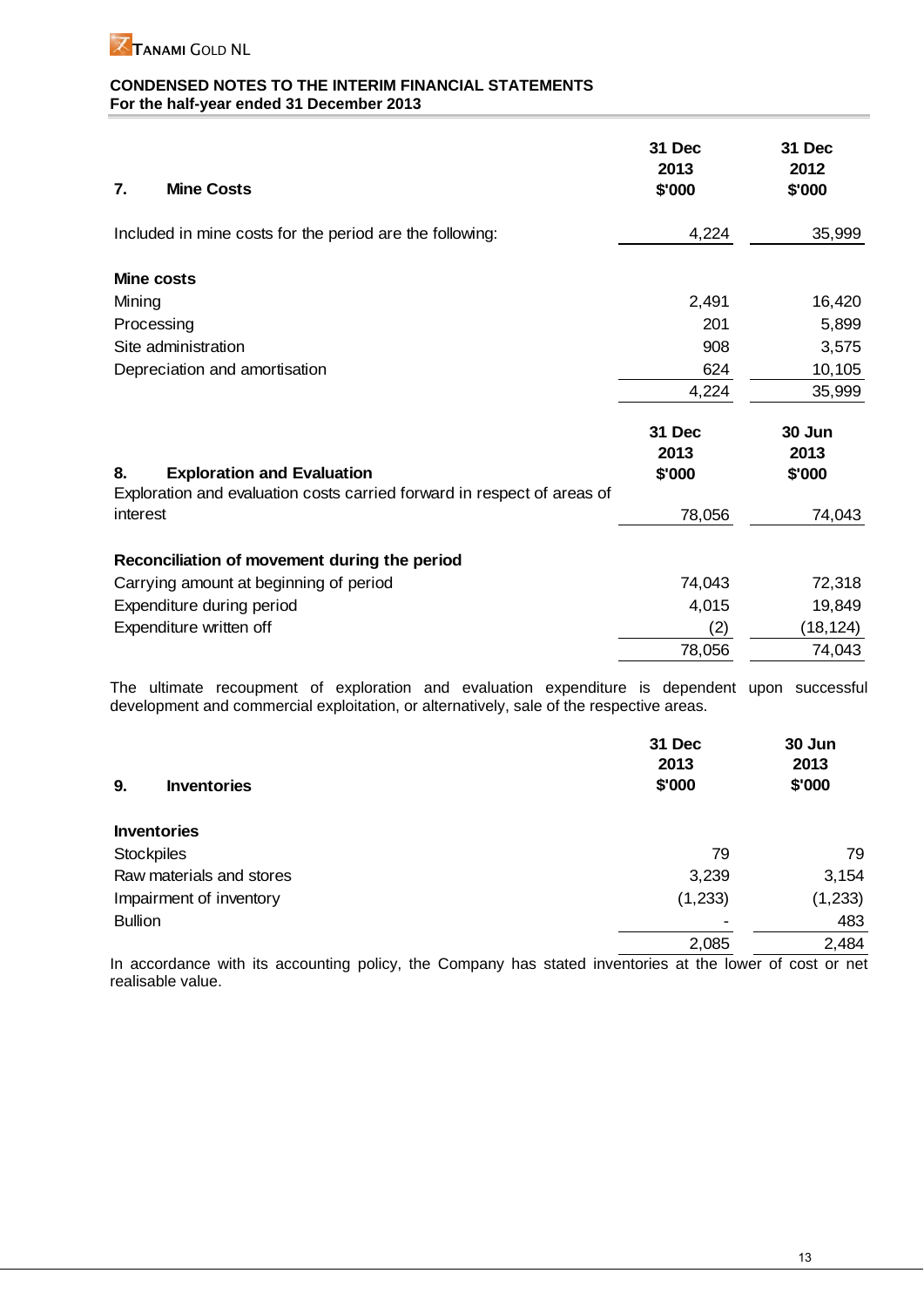

| 10.<br><b>Property, Plant and Equipment</b>                        | 31 Dec<br>2013<br>\$'000 | 30 Jun<br>2013<br>\$'000 |
|--------------------------------------------------------------------|--------------------------|--------------------------|
| Property, Plant & Equipment                                        |                          |                          |
| Property, plant & equipment (at cost net of depreciation and       |                          |                          |
| amortisation)                                                      | 8,178                    | 8,579                    |
| <b>Reconciliation</b>                                              |                          |                          |
| Carrying amount at beginning of financial year                     | 8,579                    | 30,275                   |
| Additions (i)                                                      | 576                      | 18,017                   |
| Disposals                                                          | (1)                      | (478)                    |
| Accumulated depreciation on disposals                              |                          | 268                      |
| Depreciation                                                       | (624)                    | (4, 397)                 |
| Depreciation capitalised in exploration and evaluation asset       | (352)                    | (735)                    |
| Amortisation                                                       |                          | (14, 198)                |
| Impairment                                                         |                          | (20, 173)                |
| Carrying amount at end of financial year                           | 8,178                    | 8,579                    |
| (i) Additions for the half-year ended 31 December 2013 consist of: |                          |                          |
| Plant and equipment                                                | 55                       | 3,154                    |
| Motor vehicles                                                     |                          | 283                      |
| Furniture and fittings                                             |                          | 42                       |
| Mine development                                                   |                          | 15,214                   |
| Rehabilitation asset                                               | 68                       | 668                      |
| Movement in capital works in progress                              | 453                      | (1, 344)                 |
|                                                                    | 576                      | 18,017                   |
| Available for sale financial assets<br>11.                         |                          |                          |
| Available for sale financial assets:                               |                          |                          |
| Quoted equity shares                                               |                          | 1,881                    |

On 26 August 2013, the Company sold its remaining 78,392,301 shares in ABM Resources NL at an average price of 3.4 cents per share receiving approximately \$2.67 million.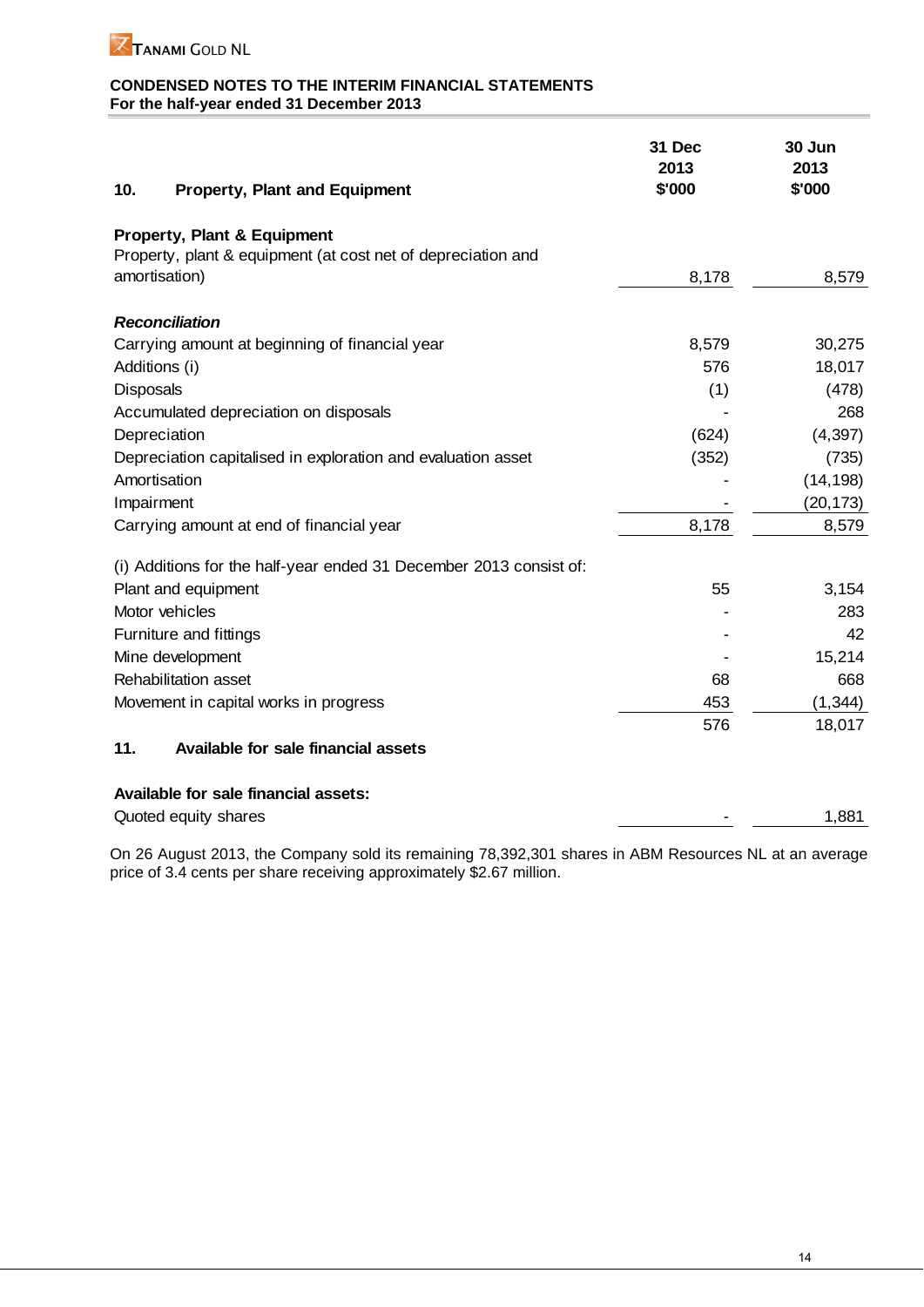

| 12.         | <b>Interest Bearing Liabilities</b> | <b>Effective</b><br><b>Interest</b><br>Rate | <b>Maturity</b> | 31 Dec<br>2013<br>\$'000 | 30 Jun<br>2013<br>\$'000 |
|-------------|-------------------------------------|---------------------------------------------|-----------------|--------------------------|--------------------------|
| (a) Current |                                     |                                             |                 |                          |                          |
|             | Finance lease liabilities           |                                             |                 | 413                      | 548                      |
| Loan (i)    |                                     |                                             |                 |                          | 9,077                    |
|             |                                     |                                             |                 | 413                      | 9,625                    |
|             | (b) Non Current                     |                                             |                 |                          |                          |
|             | Finance lease liabilities           |                                             |                 | 109                      | 319                      |
| Loan (i)    |                                     | 6%                                          | 31-Mar-15       | 15,098                   |                          |
|             | Balance as at 31 December 2013      |                                             |                 | 15,207                   | 319                      |

(i) On 24 September 2013, the Company signed a Supplementary Loan Agreement with Sun Hung Kai International Bank [Brunei] Limited ("SHKIBBL") to extend the repayment date of it's A\$15.0 million unsecured loan facility from 30 June 2014 to 31 March 2015. At 31 December 2013, the Company had fully drawn down its A\$15.0 million unsecured loan facility with SHKIBBL which has an interest rate of 6% per annum, a refundable facility fee of 3% per annum (where facility fees payable in advance are refunded on a prorated basis if loan repayments are made) and a non-refundable facility fee of 3% per annum.

|                                                                 | 31 Dec<br>2013 | 30 Jun<br>2013 |
|-----------------------------------------------------------------|----------------|----------------|
| 13.<br><b>Issued Capital</b>                                    | \$'000         | \$'000         |
| <b>Share Capital</b>                                            |                |                |
| 925,621,729 (2013: 587,548,524) ordinary shares, fully paid (i) | 313,151        | 306,661        |
| Limited recourse loans (ii)                                     | (156)          |                |
|                                                                 | 312,995        | 306,661        |

(i) On 31 December 2013, the Company issued 338,415,846 new shares to those shareholders who took up their entitlements as part of the Company's 1:1 Renounceable Entitlement Issue. Refer to note 15 for details of shares issued after 31 December 2013.

(ii) The shares issued have limited recourse and accordingly the loans have been derecognised in the financial statements at 31 December 2013.

During the half-year ended 31 December 2013 550,000 options expired.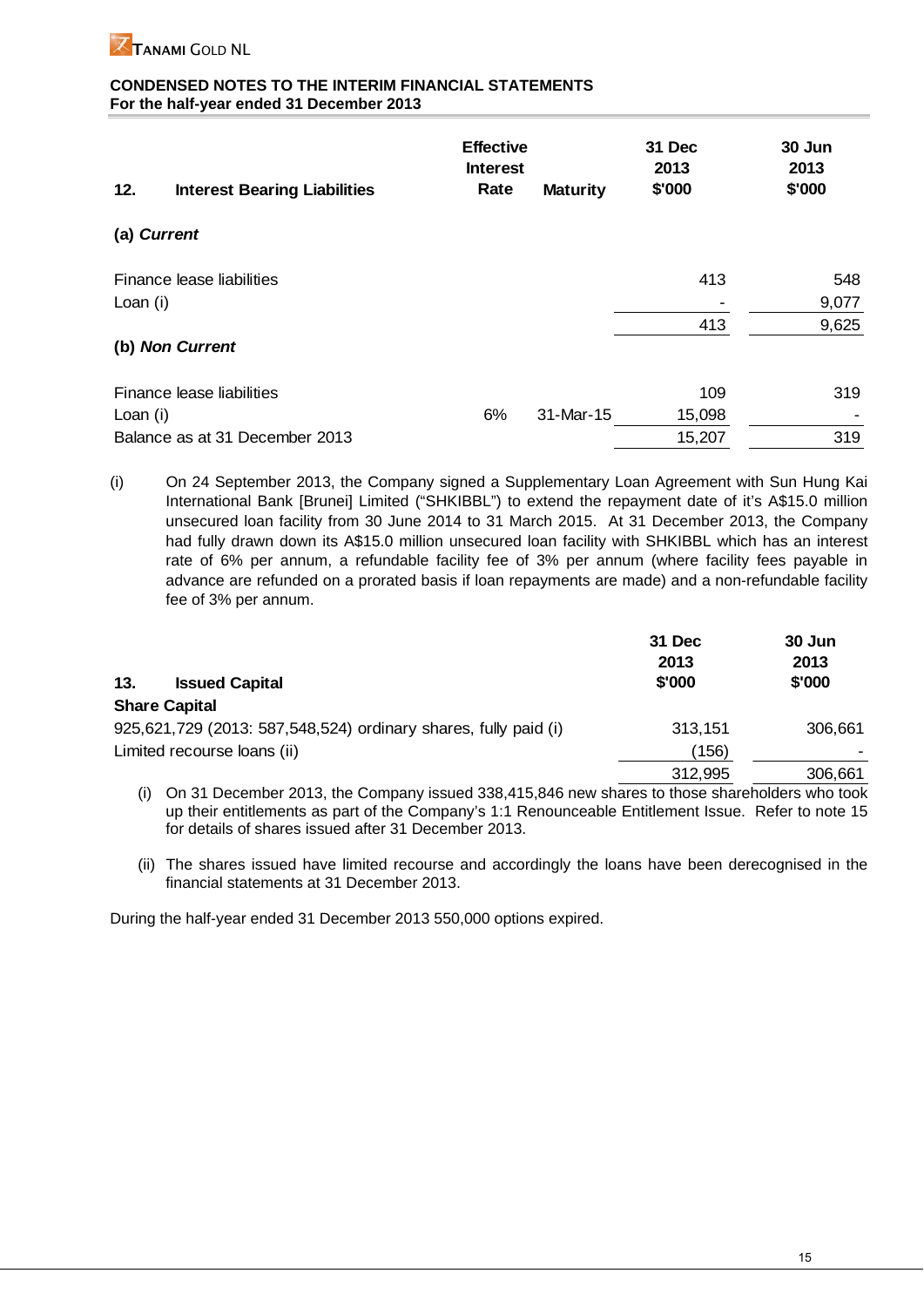## **14. Segment Information**

The consolidated entity operates in the gold exploration and gold mining industry in the Tanami region of central Australia.

## **Information about reportable segments**

|                                           | <b>Gold Production</b><br>(on care and maintenance) |                | <b>Exploration</b>  |                | <b>Total</b>   |                |
|-------------------------------------------|-----------------------------------------------------|----------------|---------------------|----------------|----------------|----------------|
| In thousands AUD                          | 31 Dec<br>2013                                      | 31 Dec<br>2012 | 31 Dec<br>2013      | 31 Dec<br>2012 | 31 Dec<br>2013 | 31 Dec<br>2012 |
|                                           | \$'000                                              | \$'000         | \$'000              | \$'000         | \$'000         | \$'000         |
| Revenues                                  | 498                                                 | 34,015         |                     |                | 498            | 34,015         |
| Interest income                           | 56                                                  | 69             | 14                  | 34             | 70             | 103            |
| Interest expense                          |                                                     | (58)           |                     |                |                | (58)           |
| Depreciation and amortisation             | (624)                                               | (10, 483)      | (352)               | (358)          | (976)          | (10, 841)      |
| Reportable segment loss before income tax | (3,669)                                             | (1,778)        | 11                  | (10, 445)      | (3,658)        | (12, 223)      |
| Reportable segment assets                 | 7,783                                               | 39,971         | 83,685              | 81,718         | 91,468         | 121,689        |
| Reportable segment liabilities            | 6,137                                               | 16,331         | 1,797               | 5,121          | 7,934          | 21,452         |
| Capital expenditure                       | ٠                                                   | (13, 167)      | (576)               | (116)          | (576)          | (13, 283)      |
|                                           |                                                     |                | <b>Consolidated</b> |                |                |                |
|                                           |                                                     |                | 31 Dec              |                | 31 Dec         |                |
|                                           |                                                     |                | 2013                |                | 2012           |                |

|                                                          | \$'000 |
|----------------------------------------------------------|--------|
| Reconciliation of reportable segment revenues, profit or |        |
|                                                          |        |

**loss, assets and liabilities and other material items**

| Revenue and other income                               |          |           |
|--------------------------------------------------------|----------|-----------|
| Total revenue and other income for reportable segments | 498      | 34,015    |
| Consolidated revenue and other income                  | 498      | 34,015    |
| <b>Profit or loss</b>                                  |          |           |
| Total loss for reportable segments                     | (3,658)  | (12, 223) |
| Profit on sale of assets                               | 782      | 1,140     |
| Other income                                           | 15       | 228       |
| Unallocated amounts: other corporate expenses          | (2, 143) | (6, 734)  |
| Consolidated loss before income tax                    | (5,004)  | (17, 589) |
| <b>Assets</b>                                          |          |           |
| Total assets for reportable segments                   | 91,468   | 121,689   |
| Other unallocated amounts                              | 13,903   | 4,995     |
| Consolidated total assets                              | 105,371  | 126,684   |
| Liabilities                                            |          |           |
| Total liabilities for reportable segments              | 7,934    | 21,452    |
| Other unallocated amounts                              | 20,417   | 43,077    |
| Consolidated total liabilities                         | 28,351   | 64,529    |

# **Major Customer**

The Consolidated Entity sells gold on-market through third parties and is not able to identify the end customer.

**\$'000**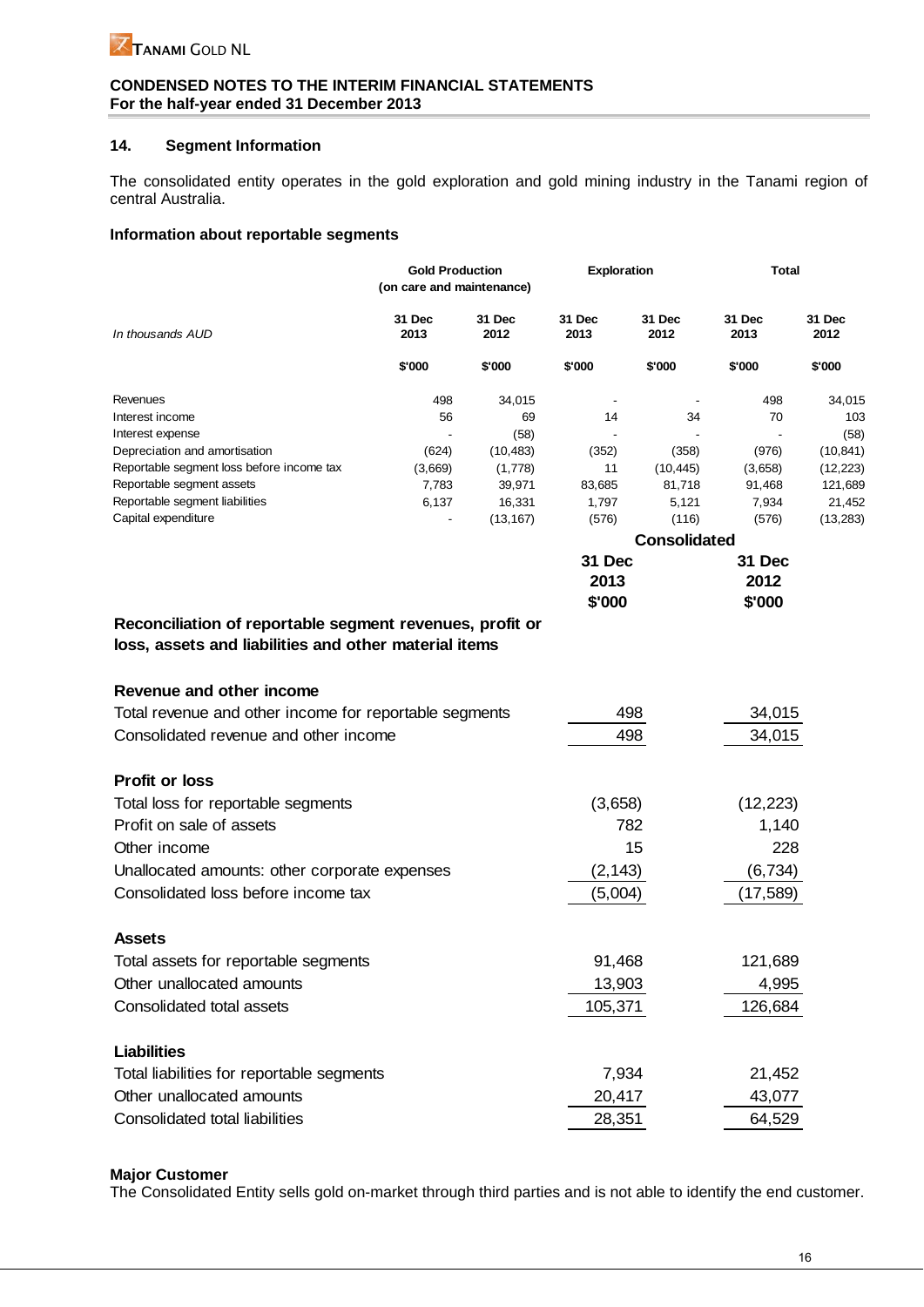## **15. Subsequent Events**

(i) On 2 January 2014, the Company issued the remaining 249,475,338 new shares to underwriters and sub-underwriters as part of the Company's fully underwritten pro-rata renounceable Entitlements Issue receiving approximately \$4.99 million before costs.

Proceeds of the Issue were used to:

- Fund the Kavanagh Drilling Program;
- Pay financing charges under its existing Loan Facility obligations;
- Pay expenses of the Entitlements Issue; and
- Provide additional working capital.
- (ii) On 14 January 2014, the Company made a voluntary prepayment of A\$10.0 million towards it's A\$15.0 million unsecured loan facility with SHKIBBL. Pursuant to the Company's loan agreement any amount that has been prepaid may be redrawn in accordance with the terms of the loan agreement.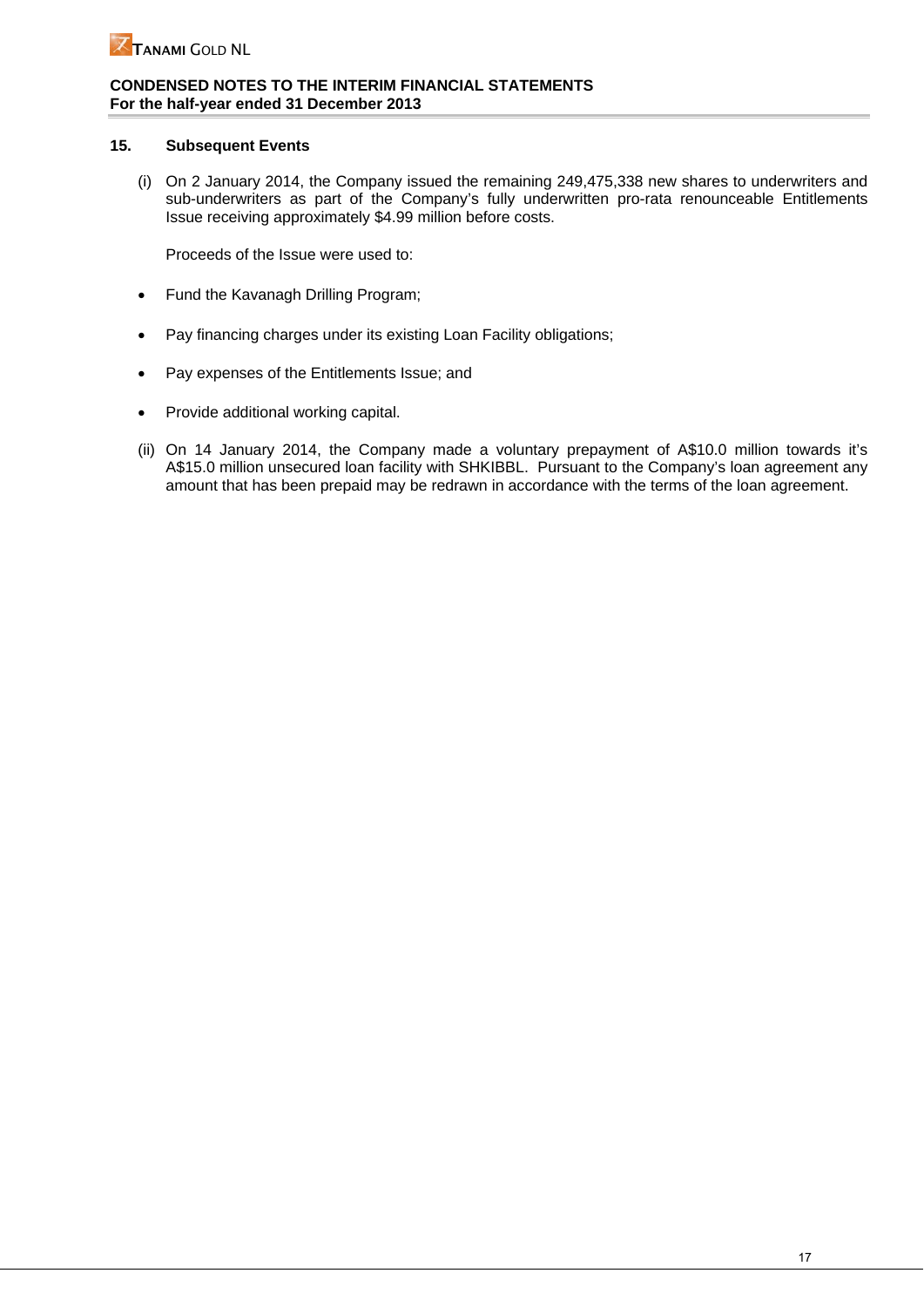

## **DIRECTORS' DECLARATION For the half-year ended 31 December 2013**

In accordance with a resolution of the Directors of Tanami Gold NL, I state that:

- 1. In the opinion of the Directors:
	- a) The financial statements and notes of Tanami Gold NL for the half-year ended 31 December 2013 are in accordance with the *Corporations Act 2001*, including:
		- (i) giving a true and fair view of its financial position as at 31 December 2013 and performance;
		- (ii) complying with Accounting Standards AASB 134 Interim Financial Reporting and the Corporations Regulations 2001.
	- b) As set out in Note 3, there are reasonable grounds to believe that the Company will be able to pay its debts as and when they become due and payable.

On behalf of the board

Mahon

Gerard McMahon Non-Executive Chairman Perth, Western Australia 14 March 2013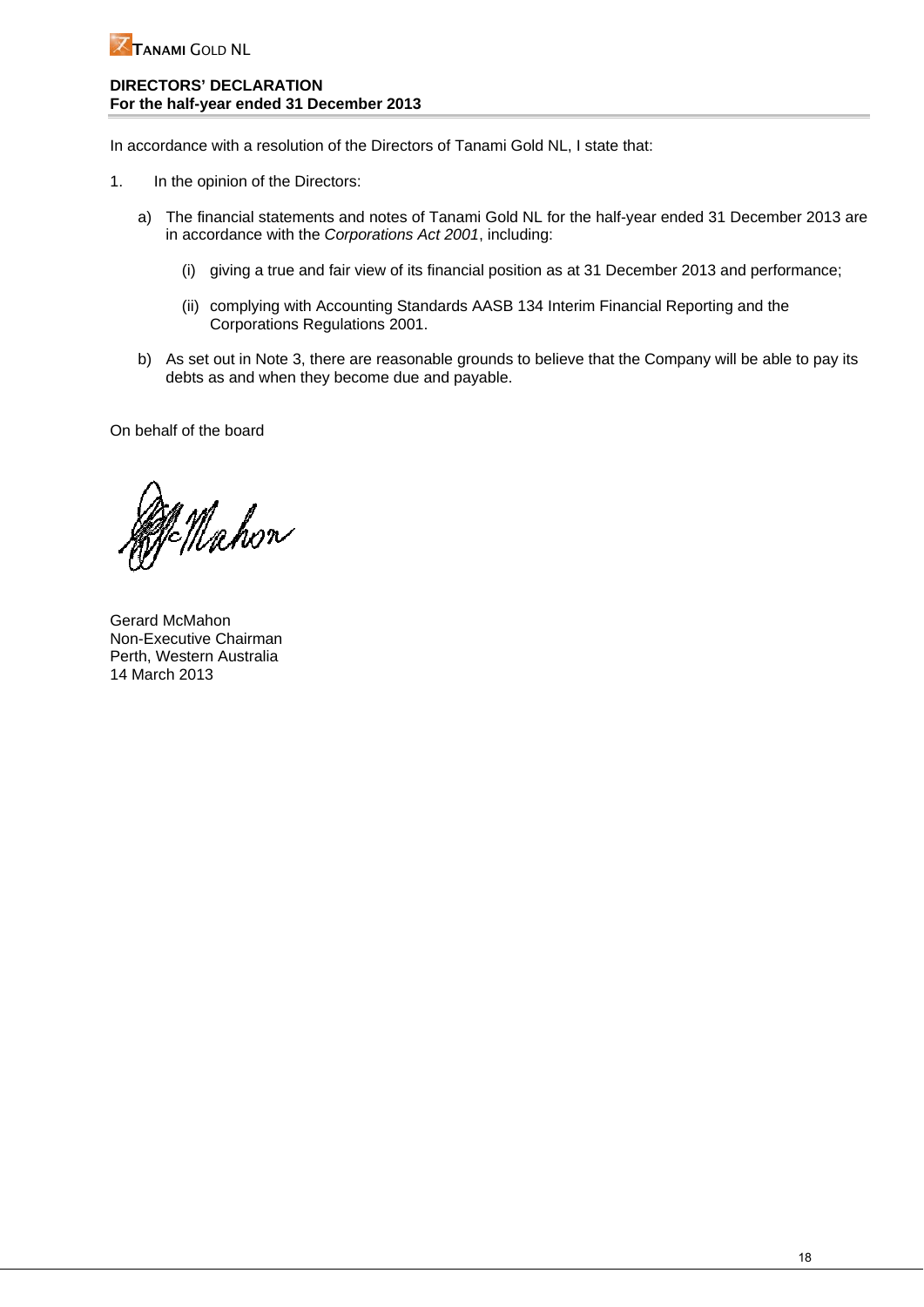

# **Independent auditor's review report to the members of Tanami Gold NL**

# **Report on the financial report**

We have reviewed the accompanying interim financial report of Tanami Gold NL, which comprises the condensed consolidated interim statement of financial position as at 31 December 2013, condensed consolidated interim statement of comprehensive income, condensed consolidated interim statement of changes in equity and condensed consolidated interim statement of cash flows for the interim period ended on that date, notes 1 to 15 comprising a summary of significant accounting policies and other explanatory information and the directors' declaration of the Group comprising the company and the entities it controlled at the half-year's end or from time to time during the half-year.

## *Directors' responsibility for the interim financial report*

The directors of the company are responsible for the preparation of the interim financial report that gives a true and fair view in accordance with Australian Accounting Standards and the *Corporations Act 2001* and for such internal control as the directors determine is necessary to enable the preparation of the interim financial report that is free from material misstatement, whether due to fraud or error.

## *Auditor's responsibility*

Our responsibility is to express a conclusion on the interim financial report based on our review. We conducted our review in accordance with Auditing Standard on Review Engagements ASRE 2410 *Review of a Financial Report Performed by the Independent Auditor of the Entity,* in order to state whether, on the basis of the procedures described, we have become aware of any matter that makes us believe that the interim financial report is not in accordance with the *Corporations Act 2001* including: giving a true and fair view of the Group's financial position as at 31 December 2013and its performance for the half-year ended on that date; and complying with Australian Accounting Standard AASB 134 *Interim Financial Reporting* and the *Corporations Regulations 2001*. As auditor of Tanami Gold NL, ASRE 2410 requires that we comply with the ethical requirements relevant to the audit of the annual financial report.

A review of an interim financial report consists of making enquiries, primarily of persons responsible for financial and accounting matters, and applying analytical and other review procedures. A review is substantially less in scope than an audit conducted in accordance with Australian Auditing Standards and consequently does not enable us to obtain assurance that we would become aware of all significant matters that might be identified in an audit. Accordingly, we do not express an audit opinion.

## *Independence*

In conducting our review, we have complied with the independence requirements of the *Corporations Act 2001*.

> KPMG, an Australian partnership and a member firm of the KPMG network of independent member firms affiliated with KPMG International Cooperative ("KPMG International"), a Swiss entity.

Liability limited by a scheme approved under Professional Standards Legislation.